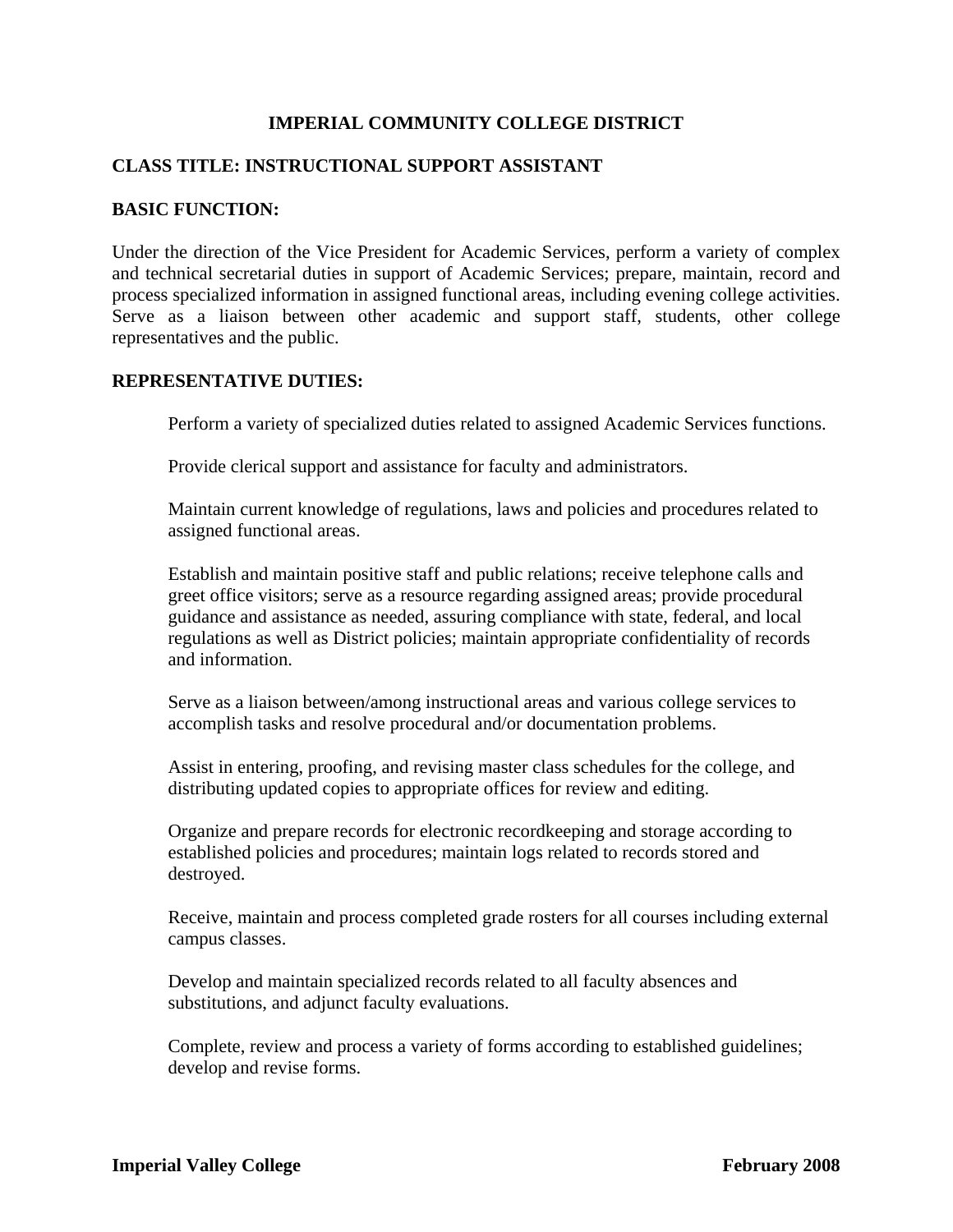## **INSTRUCTIONAL SUPPOPRT ASSISTANT (CONTINUED) Page** 2

Complete special assignments and projects as requested by the Vice President's Administrative Assistant; provide assistance to assure efficient office operations.

In the absence of division office staff, receive verbal and telephone absence requests for academic or classified staff, take roll for absent instructors and post notices for students when needed.

Receive, sort, screen and distribute U.S. and inter-district mail; set up and maintain adjunct faculty mailboxes.

Compose, type, format, proofread, revise, generate, duplicate and distribute correspondence, reports, lists, summaries, forms, requisitions and other items to college offices, public agencies, or other appropriate recipients, independently or from oral instructions.

Assure proper operation of computers and other office equipment, and request service and repairs as needed; organize and maintain Academic Services common areas including adjunct faculty workstation and conference room.

Order, receive, and maintain office supplies, including forms, publications and equipment.

Arrange and attend meetings and conferences as assigned; prepare agendas and background materials, as assigned. Make travel and lodging arrangements and process required documentation as assigned.

Operate a variety of office machines including typewriter, computer, printer, calculator, copier and others; enter computer data and maintain comprehensive records.

Perform related duties as assigned.

#### **KNOWLEDGE AND ABILITIES:**

#### KNOWLEDGE OF:

Modern office practices, procedures and equipment, including receptionist and telephone techniques and etiquette.

Letter and report writing.

Research methods and techniques.

Electronic telephone systems.

Oral and written communication skills.

Correct English usage, grammar, spelling, punctuation and vocabulary.

Interpersonal skills using tact, patience and courtesy.

Perform basic math functions quickly and accurately.

Recordkeeping methods and data entry skills